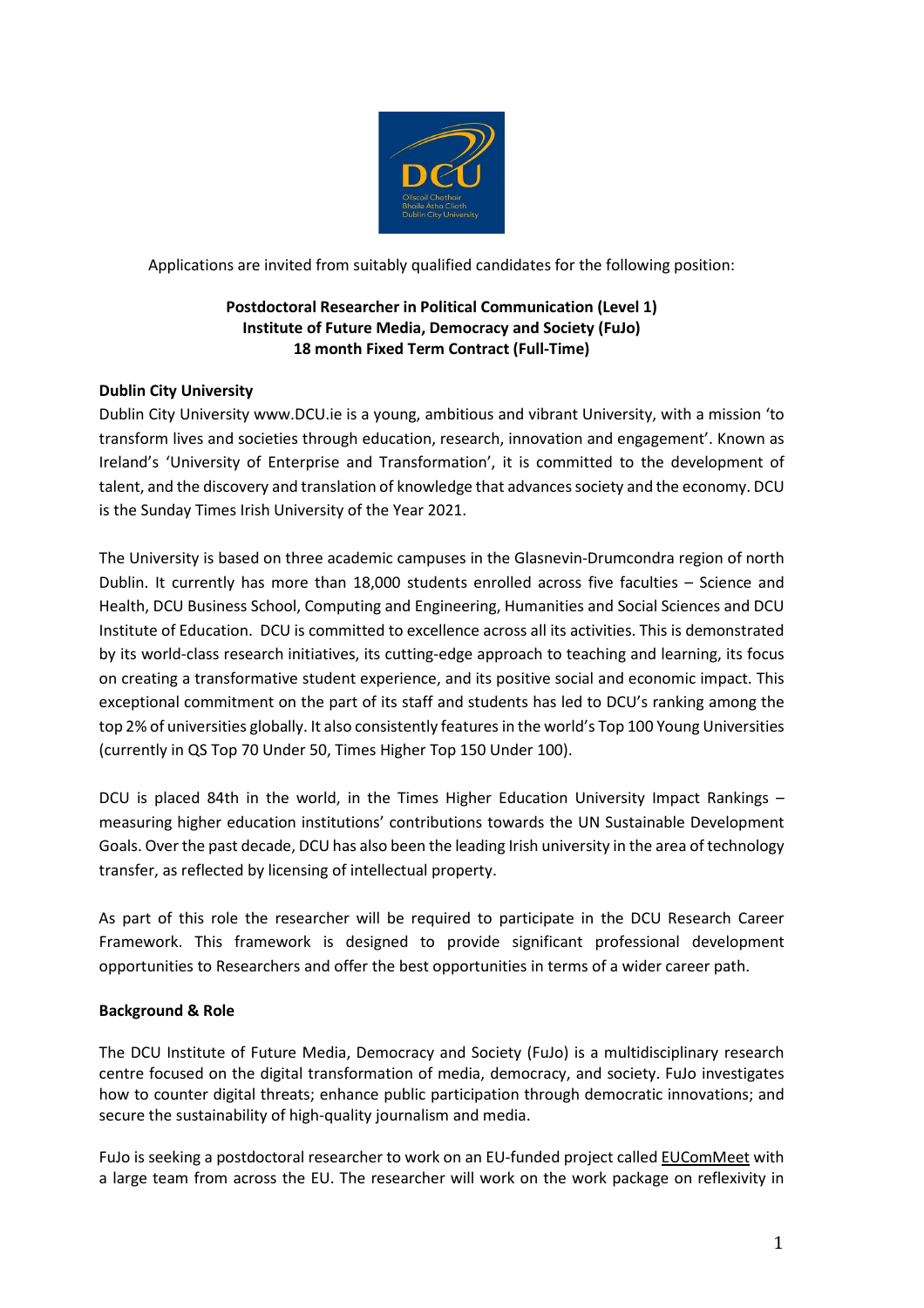deliberation and countering misperceptions. Experimental survey and statistical skills are core requirements for this role.

### **The Institute for Future Media and Democracy and Society**

FuJo is an innovative and experimental space for journalism and media research. It provides a platform where journalists, communication scholars, social and data scientists, software engineers and philosophers can come together. We will test thinking, create new formats, bounce new ideas and technologies and research best practice.

The Institute brings the experience and reach of DCU's top rated School of Communications and Faculty of Humanities and Social Sciences together with researchers from the DCU arms of the SFI research centres, the Insight Centre for Data Analytics and the ADAPT Centre for Content Creation, along with the Institute of Ethics and the Centre for Cloud Computing.

# **EUComMeet - Developing Participatory Spaces using a Multi-stage, Multi-level, Multi- mode, Multi-lingual, Dynamic Deliberative approach (M4D2)**

EUComMeet is funded under H2020: Governance: RIA. It brings together a consortium of 9 partners including: Università degli Studi di Siena (UNISI); Agencia Estatal Consejo Superior de Investigaciones Cientificas (CSIC); Åbo Akademi University (ÅAU); University of Warsaw (UW); Dublin City University (DCU); Tour4EU; University of Stuttgart (USTUTT); Missions Publiques (MP) and Université Paris 8 Vincennes Saint-Denis (UP8). It is led by Università degli Studi di Siena.

### **Role Profile**

Dublin City University is seeking applications for a post-doctoral researcher to work on the EUComMeet project which aims at exploring under which conditions deliberation and representation can be an effective "response to the challenges besetting liberal representative democracies." In order to do so, EUComMeet intends:

- 1. To experiment with ways of systematically embedding deliberative practices and institutions in the multilevel system of governance and representation of the European Union;
- 2. To explore under which conditions deliberation and participation can help, reduce polarisation, strengthen European identity, encourage inclusiveness and citizens' reflectivity, and narrow the representative gap between policymakers and citizens.

#### **Principal Duties and Responsibilities**

Please refer to the job description for a list of duties and responsibilities associated with this role.

#### **Qualifications and experience**

Applicants must have a PhD in political science or communications and a minimum of 1 year's relevant postdoctoral research experience or equivalent. This post will specifically focus on the work package on citizens' reflectivity and knowledge and experience of experimental methods is essential.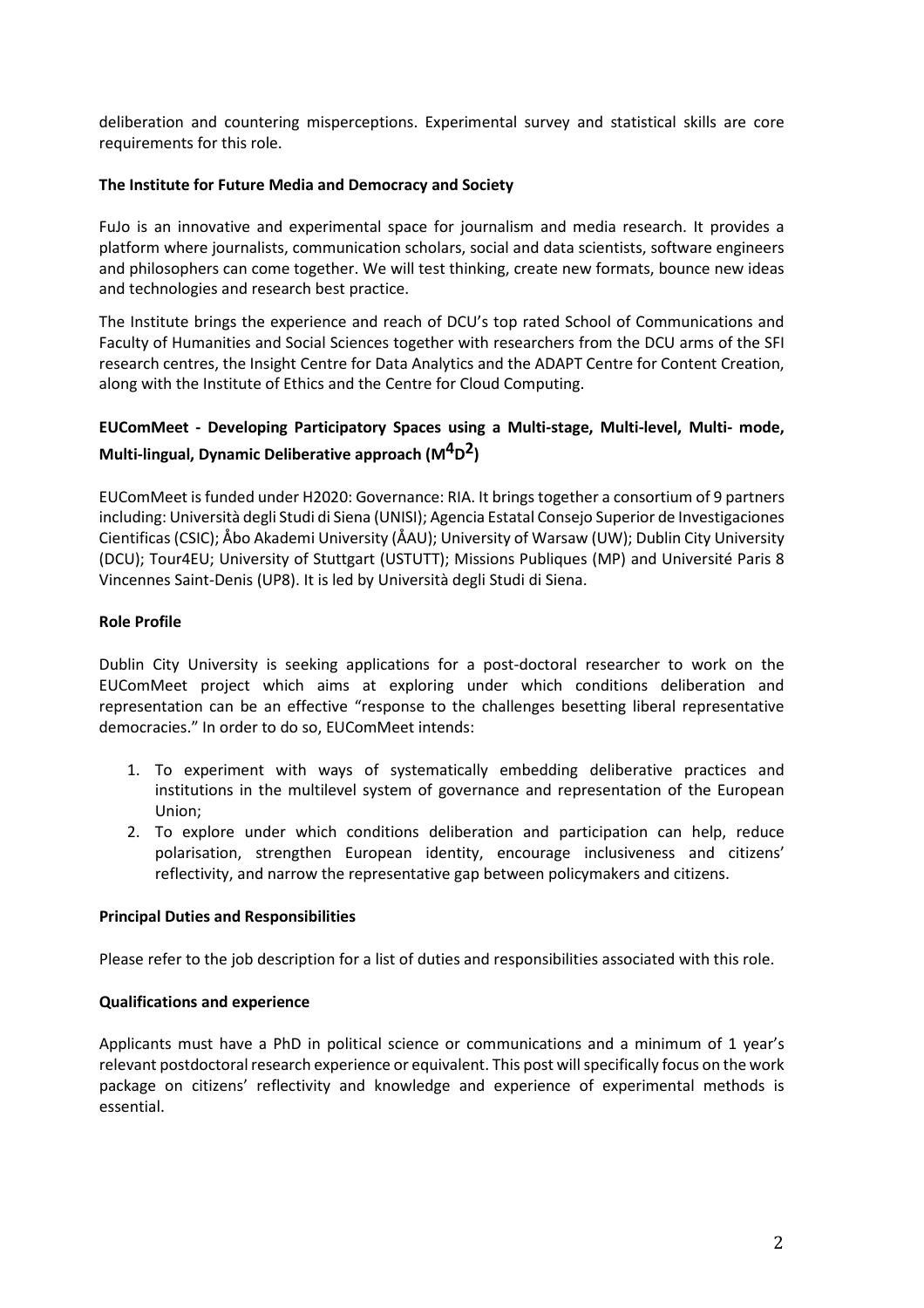In addition, it is desirable that the candidate has:

- Strong administration skills
- Excellent communication and organisational skills
- Candidates should also be able to work collaboratively in a team environment.
- Experience of teaching and administration in higher education
- Ability to work in Microsoft Office, including Word, Excel, PowerPoint
- Ability to work in Stata/ R for data analysis
- Relevant peer-reviewed publications in international journals

#### **Candidates will be assessed on the following competencies:**

**Discipline knowledge and Research skills** – Demonstrates knowledge of a research discipline and the ability to conduct a specific programme of research within that discipline

**Understanding the Research Environment** – Demonstrates an awareness of the research environment (for example funding bodies) and the ability to contribute to grant applications

**Communicating Research** – Demonstrates the ability to communicate their research with their peers and the wider research community (for example presenting at conferences and publishing research in relevant journals) and the potential to teach and tutor students

**Managing & Leadership skills** - Demonstrates the potential to manage a research project including the supervision of undergraduate students

#### **Essential Training**

The post holder will be required to undertake the following essential compliance training: Orientation, Health & Safety and Data Protection (GDPR), Equality and diversity, and Intellectual Property. Other training may need to be undertaken when required.

**Start Date:** October 2022

**Salary Scale:** IUA Postdoctoral Researcher Salary Scale Postdoc €39,523 - €51,035

#### **Closing date: 5th July 2022**

Informal Enquiries in relation to this role should be directed to Prof. Jane Suiter, School of Communications. E-mail[: jane.suiter@dcu.ie](mailto:jane.suiter@dcu.ie)

*\*Please do not send applications to this email address* 

#### **Application Procedure:**

Application forms are available from the DCU Current Vacancies website at <https://www.dcu.ie/hr/vacancies-current-vacancies-external-applicants> (external applicants)

Applications should be submitted by e-mail with your completed application form to [hr.applications@dcu.ie](mailto:hr.applications@dcu.ie) 

**Please clearly state the role that you are applying for in your application and email subject line: #RF1687 Postdoctoral Researcher in Political Communication - The Institute for Future Media, Democracy and Society (FuJo)**